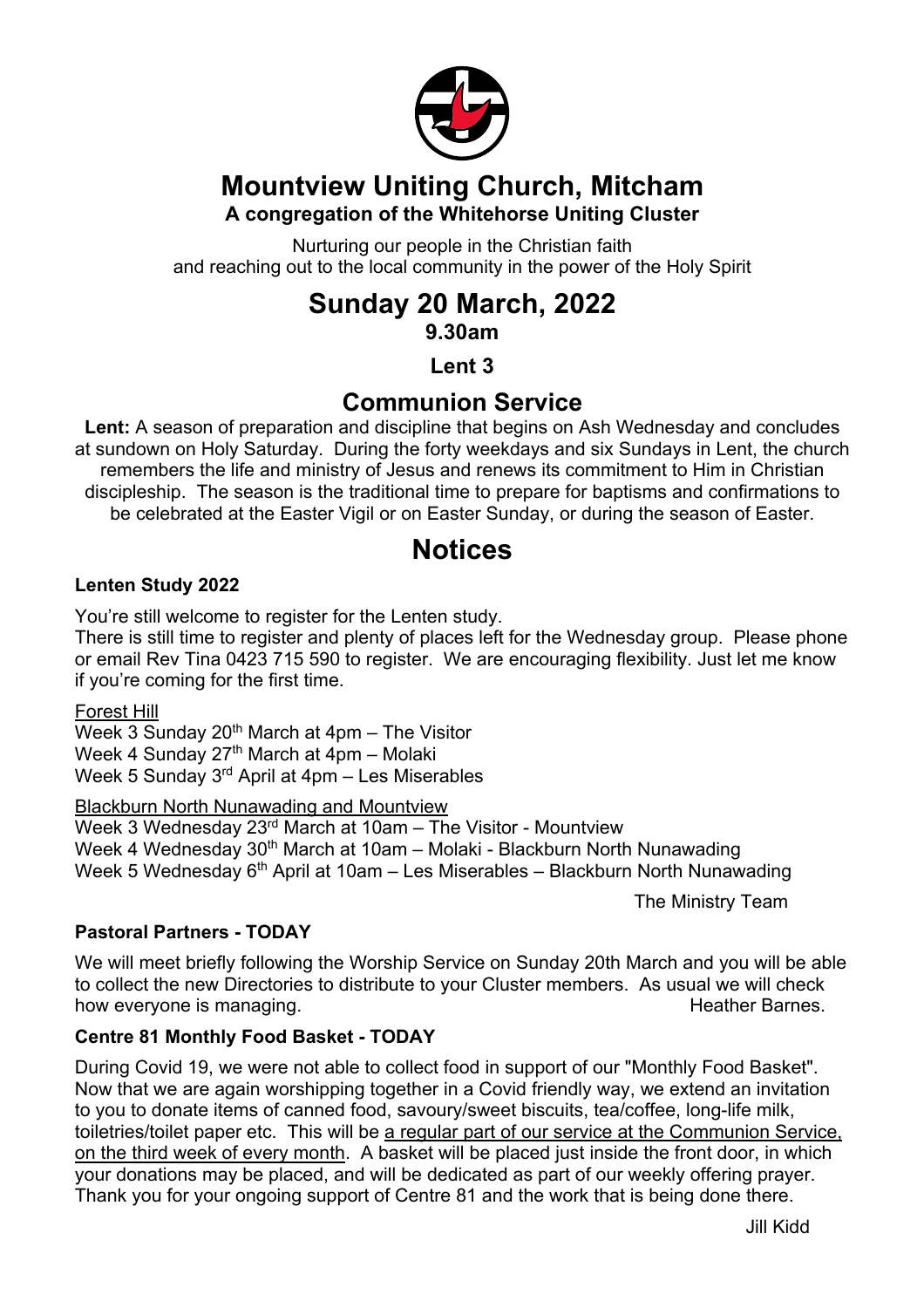#### **Latest "Crosslight"**

There are still many copies of the latest edition of "Crosslight", the Synod magazine, available from the foyer table. It includes an article about the Rev Sandy Brodine's experiment at the Banyule Network of Uniting Churches to keep alive their "messy church" ministry to children during the pandemic. Please take a copy.

#### **Samaritan's Purse Christmas boxes … A Thank You!**

There were many obstacles and challenges as Christmas boxes were prepared for shipment last year, however, good hearts and hard work prevailed again. We are pleased to share that Australia and New Zealand collected 210,182 shoeboxes and, globally, 10.5 million shoeboxes were collected and delivered to children in more than 100 countries and territories. Samaritan's Purse says thank you to all those who helped to bring joy to children at Christmas last year.

#### **Synod Nominations**

The 2022 meeting of the Synod of Victoria and Tasmania will be held mid-year and the Presbytery seeks nominations for a ballot to select members of the Synod. The opening worship will be held on the evening of Thursday 30 June at Wesley Uniting Church, 148 Lonsdale Street, and business sessions will be held at Box Hill Town Hall from Friday morning 1 July until the afternoon of Sunday 3 July. In addition to face-to-face meetings, members will be expected to participate in some on-line sessions prior to 30 June and to use technology to access the meeting papers.

If you would like to be nominated as a potential Synod member or if you would like to nominate someone else, please contact Geoffrey Willis who will supply, by email, further details and a nomination form.

#### **Kids Hope Corner - Story of the week (Forest Hill)**

Mary, a long-time Kids Hope mentor, was meeting a new child for their first time together. After asking her if she saw another child at the school, he also asked if the other mentors would visit him too. Mary told him it would only be her visiting, as he was **her special friend**. With 'the biggest smile you could imagine', Mary reported, he said, "I am so happy, I have been waiting so long for this day!" Ben is in Grade 6. It seems he has watched other kids going out with their Kids Hope mentors and wishing for a mentor of his own.

Corry Skilbeck (Kids Hope Coordinator)"

#### **UnitingWorld's Lent Event**

This annual event allows us to walk in the footsteps of Jesus practising compassion, generosity and justice. Give something in solidarity with those who live with less and raise money for clean water, education or climate change advocacy. Visit www.lentevent.com.au for all the details. This year's theme is: "live simply so others can simply live".

#### **Sunday Evening Cluster Forum 27 March @ 6pm at Forest Hill Uniting Church**

Our first forum for this year will be on 27 March. Our guest speaker will be Rev Liz McMillan, Presbytery Minister, Ministry (Rev Sunny Chen is on leave), who will be speaking about the future of congregations in the Presbytery and the Uniting Church and answer your questions. Everyone is invited to meet at 6pm. Bring some food to share, soup will be provided. If you have been concerned or wondering about what might be seen as the future for congregations in the Yarra Yarra Presbytery and more widely, this is your opportunity for questions and discussion as well as a get together with other members of the Cluster. *Julie Hawkey*

#### **A Lenten Journey at Highfield Road**

The Drama of Lent will be presented through spoken word, music, art and poetry. A contemporary view of the significance of the Easter story will be held at Highfield Road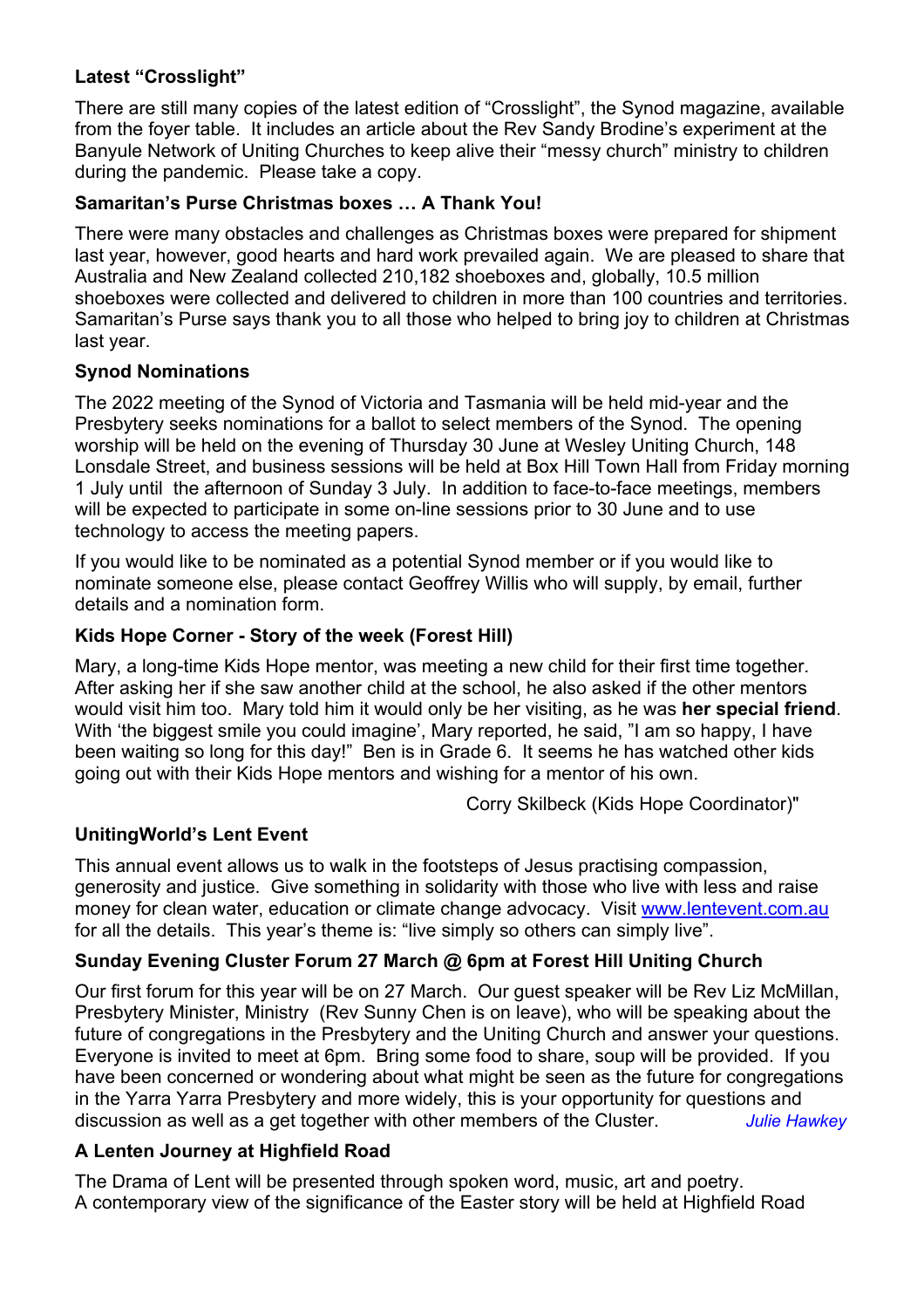Uniting Church, Corner of Highfield Road & Prospect Hill Road, Canterbury, on Sunday 3rd April 7:30pm. Free admission and donations welcomed.

#### **Whitehorse Cluster Website**

The website includes information about our Cluster, our ministry team's contact details, our Cluster News bulletins, as well as all our latest '@ Home Worship' resources. https://www.mountviewuca.org/whitehorse-cluster.html

### **Worship Roster**

**This Sunday 20 March:** Rev Tom Rose Margot Kemke (VF) Denyse Ward (F) Michael Plumridge (Lead Steward)

**Next Sunday 27 March:** Daniel Farnsworth

Jill Kidd (VF) Jenny Balshaw (F) Michael Plumridge (Lead Steward)

## **Lenten Readings**

#### **Theme of Hospitality**

This year, instead of following the Lectionary Readings in our worship services, the Lenten readings come from Luke's gospel and accompany the Lenten Movies series

The readings are as followings:

Lent 3: Luke 10:25-37 The Good Samaritan (Reader: Rhonda Goodall)

The Visitor – about illegal immigrants

Lent 4: Luke 14:1-24 The Parable of the Great Banquet (Reader: Peter Cox)

Molakai – About a Belgium Priest ministering to a leper colony on a remote island Molakai, Hawaii

Lent 5: Luke 24:13-35 The road to Emmaus – recognizing Jesus

Les Miserables (Reader: Michael Plumridge)

## **Lectionary Readings**

(I will also provide the Lectionary Readings for those who wish to make use of them.)

#### **This Sunday 20 March:**

Isaiah 55:1-9 Psalm 63:1-8 1 Corinthians 10:1-13 Luke 13:1-9

#### **Next Sunday 27 March:**

Joshua 5:9-12 Psalm 32 2 Corinthians 5:16-21 Luke 15:1-3, 11b-32

### **Prayer Cycles**

Rostered members for 'Prayers of The People' – please email your prayer (for your upcoming Sunday) to multi-media@mountview.unitingchurch.org.au before 6pm Thursday

**This Sunday 20 March:** Margot Kemke World: Denmark, Faroe Islands, Finland, Greenland, Iceland, Norway, Sweden Ecumenical: St John's Catholic, Mitcham UCA: Koonung Heights, Balwyn North; Uniting's Connections

#### **Next Sunday 27 March:**

World: Estonia, Latvia, Lithuania Ecumenical: Independent Churches in Whitehorse UCA: Banyule Network: Cross Generation Community, Gresswell, Heidelberg/Ivanhoe,

Rosanna; Uniting's East Burwood Centre

## **Lawn Mowing**

March: Bruce McCann and Tim Menger